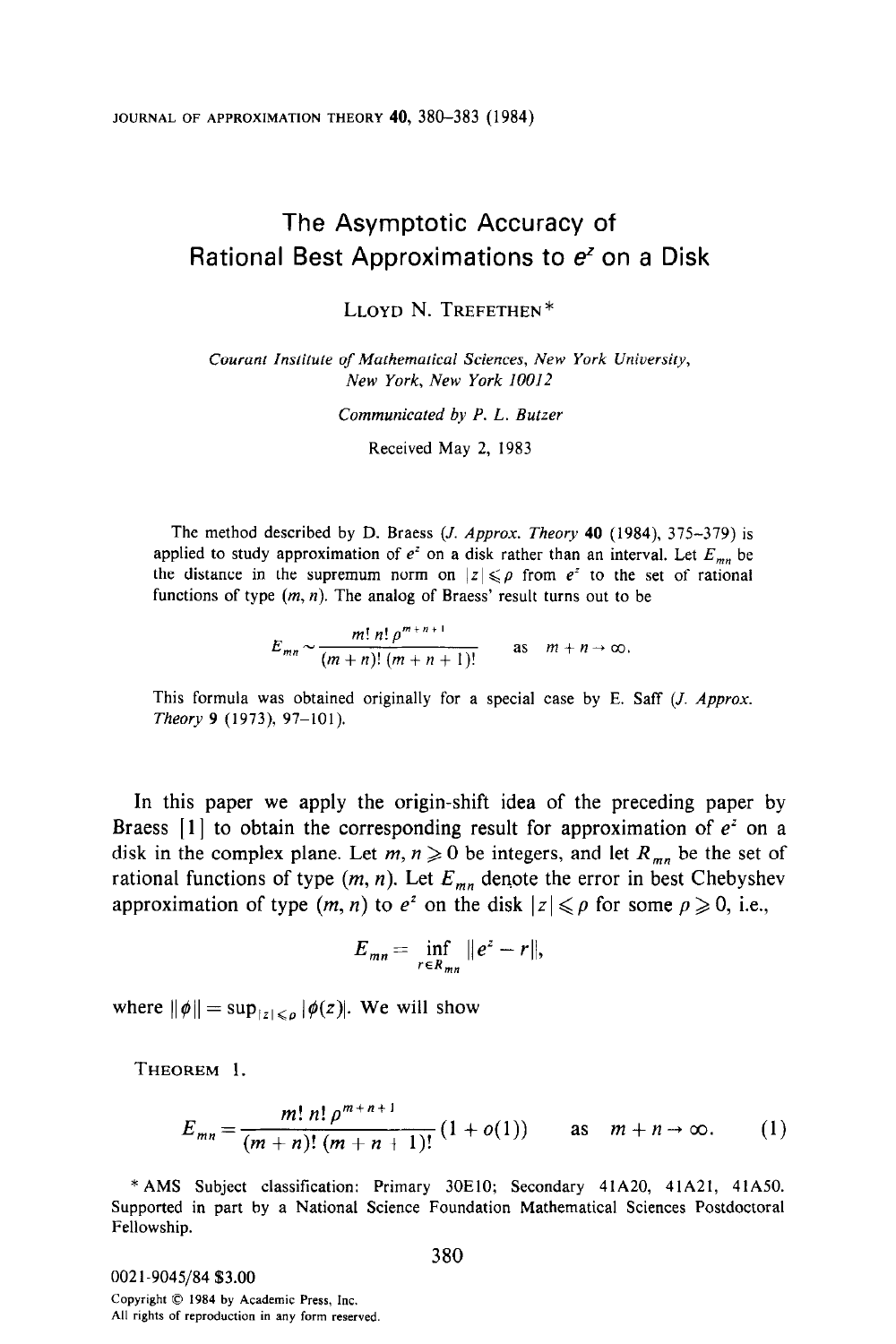This formula has been previously shown valid by E. Saff [2] for the special case in which *n* is fixed as  $m \to \infty$ , i.e., for approximation along rows in the Walsh table.

The basis of Braess' ingenious proof is to make use of a Pade approximant to  $e^z$  not at the point 0, but at  $z_0 = (m + 3n)/4(m + n)(m + n + 1)$ . Our modification for the disk  $|z| \leq \rho$  uses a Pade approximant at  $z_0 = 2n\rho^2$ /  $(m + n)(m + n + 1)$ . The error curves for these shifted approximants approach circles as  $m + n \rightarrow \infty$ , which implies that their errors approach the optimal values  $E_{mn}$  [3, 4].

Comparing (1) with Braess' Eq. (l), one sees that one pays a price of a factor  $2^{m+n}$  in expanding the domain of approximation from the unit interval to the unit disk.

*Proof of Theorem* 1. Let  $r = p/q \in R_{mn}$  be the Padé approximant of type  $(m, n)$  to  $e^z$  (at the origin), normalized as in Braess' paper by  $p(0) = q(0) =$  $(m + n)!$ . Following Perron, Braess obtains the formula

$$
e^{z}q(z)-p(z)=(-1)^{n} z^{m+n+1}\int_{0}^{1} (1-u)^{m} u^{n} e^{uz} du.
$$
 (2)

As  $m + n \rightarrow \infty$ , the integrand here becomes an increasingly narrow spike centered at  $u = n/(m + n)$ . If the term  $e^{uz}$  were not present, the value of the integral would be m!  $n!/(m + n + 1)!$ . Therefore with that term, it will be

$$
\int_0^1 (1-u)^m u^n e^{uz} du = \frac{m! \ n!}{(m+n+1)!} e^{(n/(m+n))z} (1+o(1)) \quad \text{as} \quad m+n \to \infty
$$

uniformly for z in any compact subset of the plane. Inserting this result in (2) gives

$$
e^{z}q(z)-p(z)=\frac{m! \; n! \; (-1)^{n} \; z^{m+n+1}}{(m+n+1)!} \, e^{(n/(m+n))z}(1+o(1)) \qquad \text{as} \quad m+n\to\infty.
$$
\n(3)

(Here we have simplified the argument leading to Braess' Eq. (6), to make it clear that (3) holds on any compact set, not just for  $|z| \leq \frac{1}{2}$ .) Dividing this by Braess' Eq. (7), we obtain

$$
e^{z} - r(z) = \frac{m! \; n! \; (-1)^{n}}{(m+n)! \; (m+n+1)!} \, e^{(2n/(m+n))z} z^{m+n+1} (1+o(1))
$$
\n
$$
\text{as } m+n \to \infty \tag{4}
$$

uniformly for z in any compact set. This formula implies that the error curve for r, i.e., the image of  $|z| = \rho$  under  $e^z - r(z)$ , is asymptotically an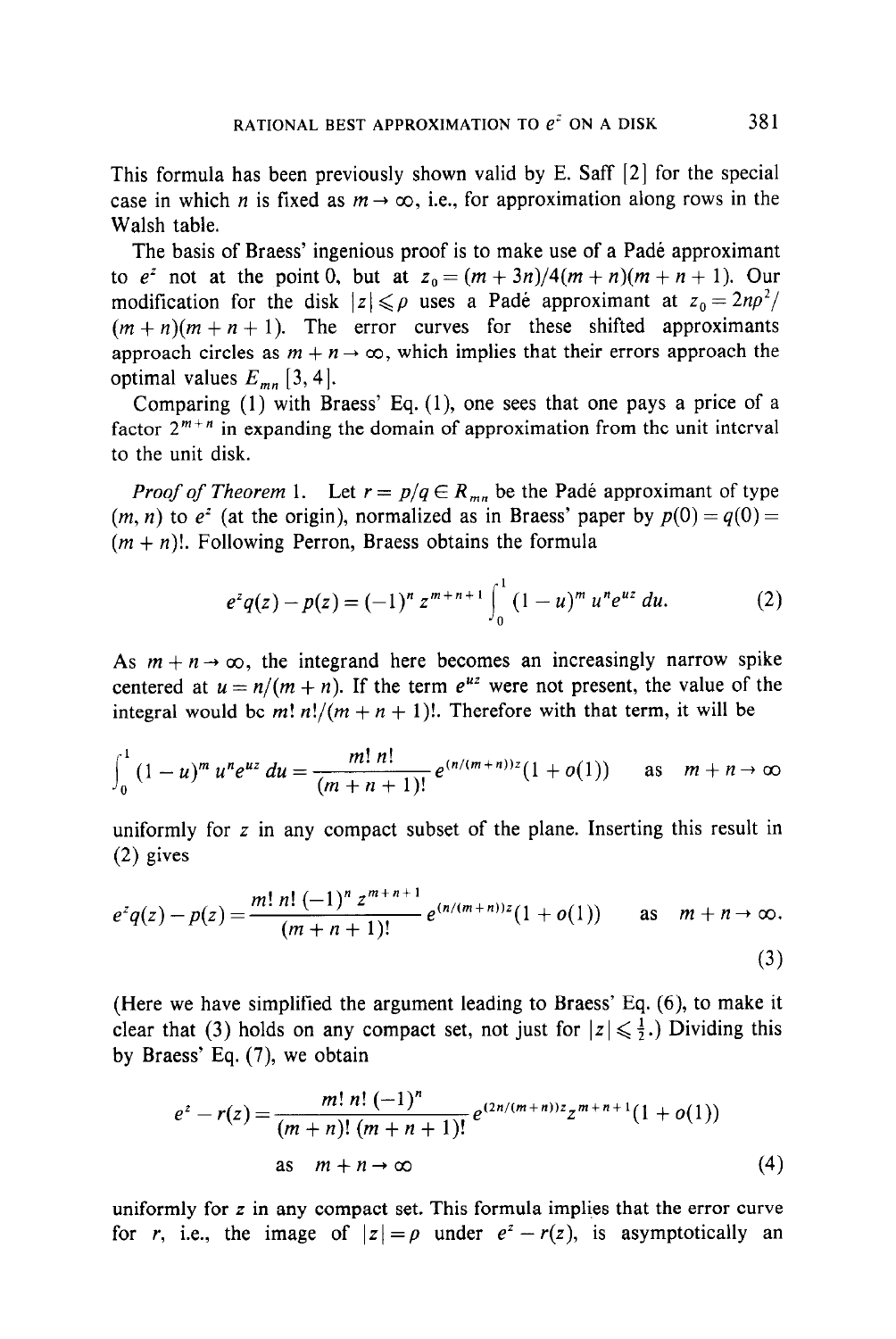$(m+n+1)$ -winding curve that varies in modulus by a factor  $e^{4n\rho/(m+n)} \le e^{4\rho}.$ 

Now let  $\tilde{r} \in R_{mn}$  be the  $(m, n)$  Padé approximant to  $e^z$  at the point

$$
z_0 = \frac{2np^2}{(m+n)(m+n+1)},
$$
\n(5)

that is,  $\tilde{r}(z) = e^{z_0}r(z - z_0)$ . Then by (4) we have

$$
e^{z} - \tilde{r}(z) = e^{z_0}(e^{z-z_0} - r(z-z_0))
$$
  
= 
$$
\frac{m! \; n! \; (-1)^{n} e^{z_0}}{(m+n)! \; (m+n+1)!} e^{(2n/(m+n))(z-z_0)}(z-z_0)^{m+n+1}(1+o(1))
$$
  
= 
$$
\frac{m! \; n! \; (-1)^{n}}{(m+n)! \; (m+n+1)!} e^{(2n/(m+n))z}(z-z_0)^{m+n+1}(1+o(1))
$$
  
as  $m+n \to \infty$ 

since  $z_0 \rightarrow 0$ . To show that this function maps  $|z| = \rho$  onto a curve that approaches a circle of radius  $m! n! p^{m+n+1}/(m+n)! (m+n+1)!$  as  $m + n \rightarrow \infty$ , and thereby prove (1) (see Prop. 2.2 of [4]), we need to show

$$
|z-z_0|^{m+n+1} = \rho^{m+n+1} |e^{(-2n/(m+n))z}| (1+o(1)) \quad \text{as} \quad m+n \to \infty
$$

for  $|z| = \rho$ . Of course  $z_0$  was chosen to make this happen. We compute for  $|z|=\rho$ 

$$
|z - z_0|^{m+n+1} = \rho^{m+n+1} |1 - z_0/z|^{m+n+1} = \rho^{m+n+1} \left| 1 - \frac{z_0 z}{\rho^2} \right|^{m+n+1}
$$
  
=  $\rho^{m+n+1} \left| 1 - \frac{2nz}{(m+n)(m+n+1)} \right|^{m+n+1}$   
=  $\rho^{m+n+1} |e^{(-2n/m+n)/z}| (1+o(1)),$ 

as required.  $\blacksquare$ 

Note that since  $z_0 = 0$  for  $n = 0$ , no origin shift is needed to establish (1) in the first row of the Walsh table. In fact the same is true in any row (i.e., for any fixed *n*), and this is the basis of Saff's proof mentioned above [2].

The estimate (4) is interesting in its own right, for it describes the degree of optimality of (standard) Padé approximants to  $e^z$ , and also the circularity of their error curves. It appears that these results have not been recorded before: